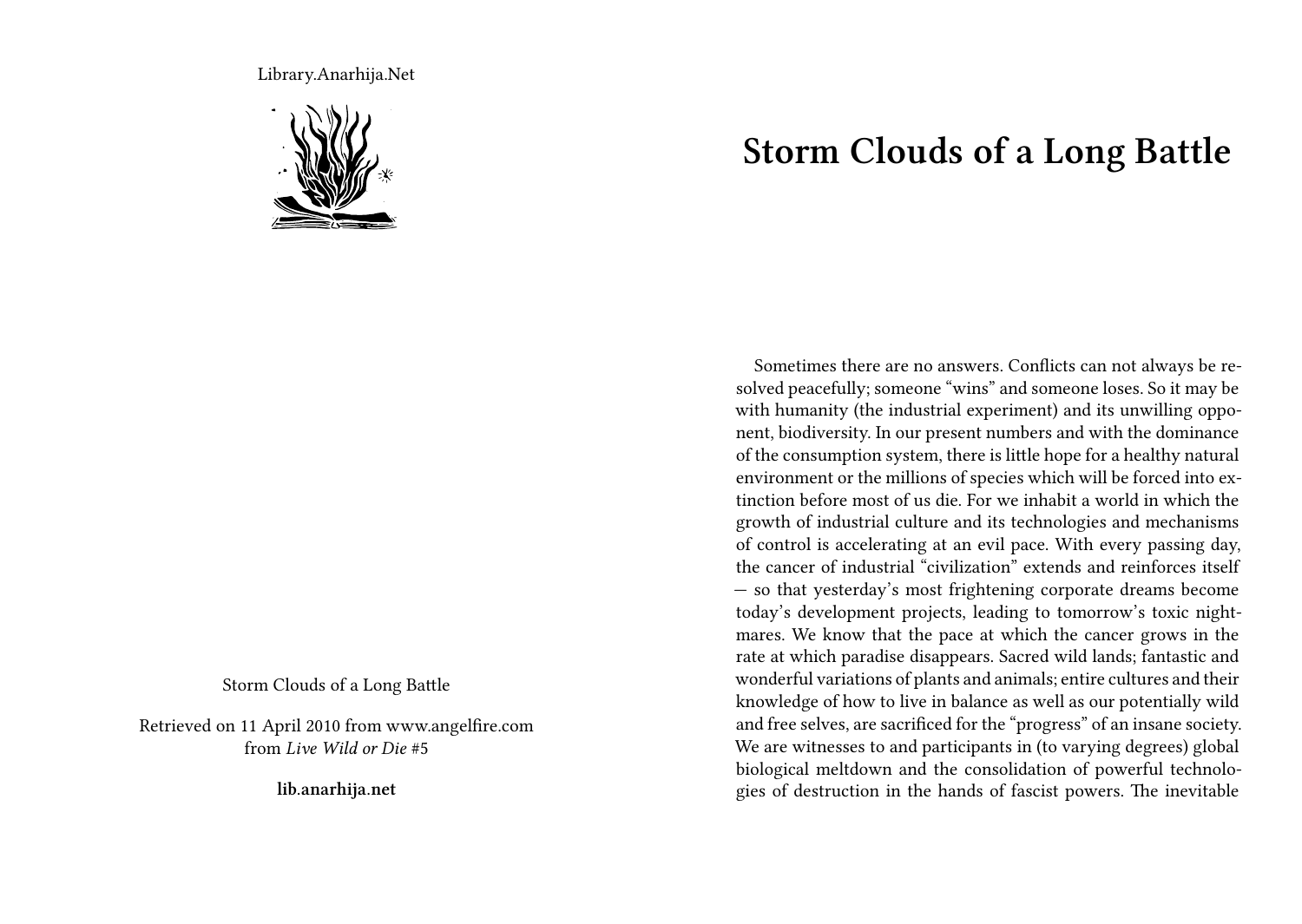result of the human activity that passes for everyday life seems obvious: the death of nature.

There is no hope for the Endangered Species Act, for any law that interferes with the corporate menace will be repealed or circumvented. No hope for earth summits, Green Party reforms, or a sudden collapse of the industrial death system. No; society will continue to pursue armaments and scientific research (space exploration, robotics, computers, genetic manipulation, biospheres, mass transit/electric cars) and high tech medical intervention as "solutions" rather than acknowledge them as part of the problem. People will continue to pollute, overpopulate, to live individualist automobile culture, to destroy the forests and then attempt to move someplace less spoiled, and to deny their doom. "Activists" will continue the futile effort of education and reform. What reform or reason is there with a system that cares only about its growth and treats every "discovery" as a new frontier to be exploited and subsumed? Or with a culture that swallows and absorbs anything alternative to be spit back out as the latest "hip" fashion to be bought? Yes; the downfall will be a long and ugly process and will take a huge toll — the machine will fight to the to the end to keep itself going, no matter the cost in life, human or otherwise. By the time the system collapses (and collapse it will, for it is not sustainable) there will be few if any viable ecosystems left, and we may created atmospheric and climatic changes that end most of the life on earth.

Our path can seem daunting — if we fail to act or are not successful in our efforts, it will be exponentially more difficult for future generations to stop the devastation, let alone turn society in a new direction. Dead ends abound. Hope often seems like just another word in the dictionary, rather than an emotion we experience. It seems that for every corporate project stopped there are a hundred more pushed to deadly completion. Anyone attempting to point out the inanities of the prevailing paradigm is looked upon as a modern day chicken little. Doubts can begin to creep in. Maybe we're overestimating how bad things really are. In the absence of any kind of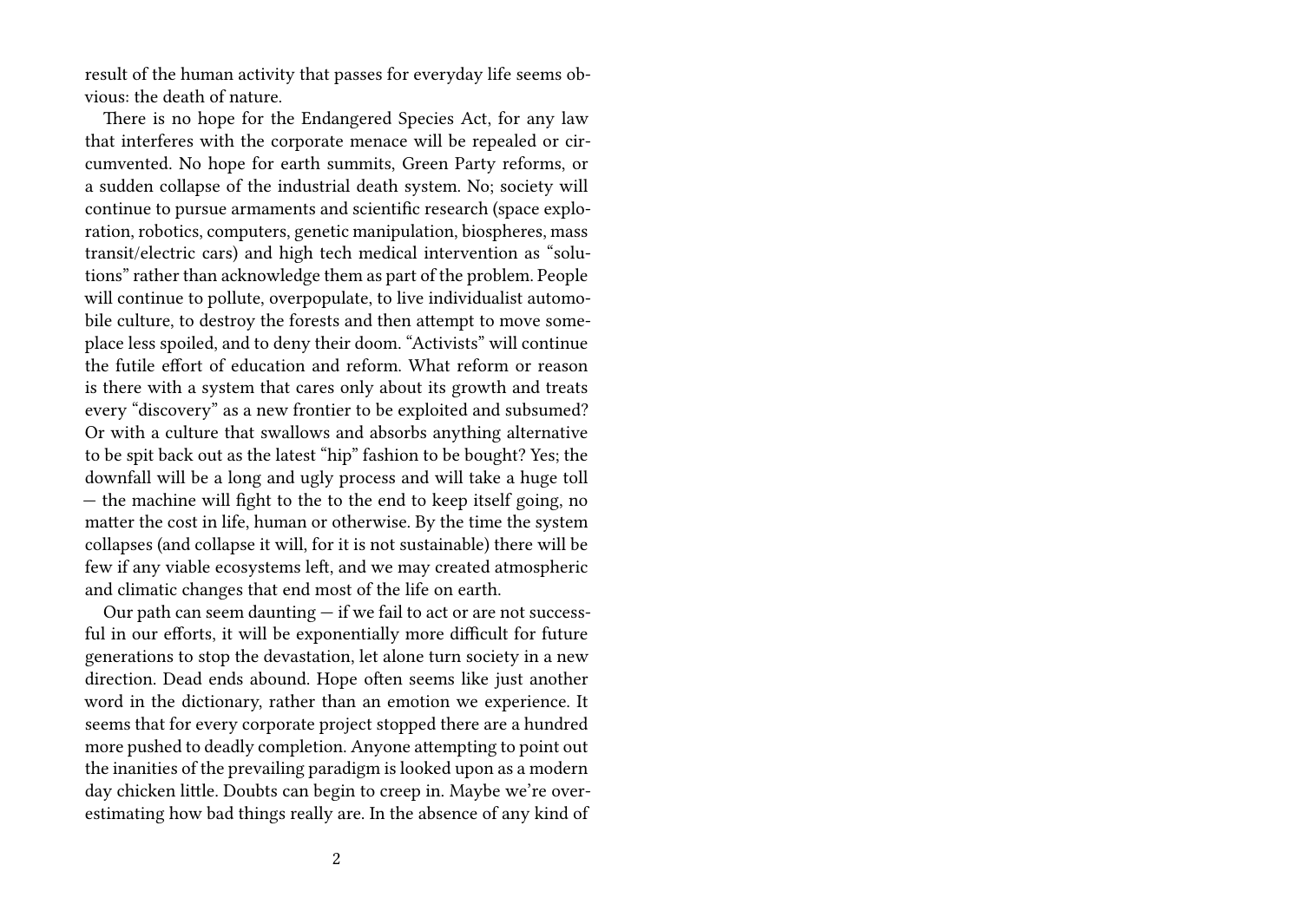real movement, we compromise what we know in our hearts, and funnel our energy into the system. We wonder if we weren't so aware of the evils, if life would be easier.

Yet we must not despair nor become paralyzed by our legitimate cynicism. What is the value of humanity and what self-worth can we find if we can not effectively resist ecocide? Yes, it is a difficult path; we are trying to be feral in a managed world. We must travel our lives as free, joyful human beings and we must strive to seek our place in the natural balance of things. Do anything less, and we will not have the material with which to build a new society upon the ashes of the old. This means that those of us who really care about the future must find creative ways to circumvent these dead ends. Never underestimate your own inner power! Look how far you've come from the school kid who loved TV to the being who understands what freedom means, and fights for it in everyday life.

So where do we start? There are so many issues, causes, projects. Sure, we can concern ourselves with the destruction of tropical rainforests and support faraway resistance struggles, but we can not cop out. You stand on stolen, occupied and devastated land. Global destruction starts in our backyard and is forcibly exported throughout the world, as our consumer society is shoved down people's throats through a variety of military, political and economic methods. We in the industrialized world have a special task (or joy)  $-$  to impair the dominate culture's ability to expand, and ultimately to function. There are many creative ways we can achieve this (some of which you will find within these pages), and we start by removing the dominant paradigm from our minds and by learning to see in new ways. It's kind of like cleaning your room — it's a constant process, and you have to sweep away the dust often. This project calls for rejecting the whole of modern civilization and building a life-centered culture, where all life and future generations have equal rights and claims to a healthy natural environment. A return to a simple, joyful life of self-sufficiency. This necessitates acquiring and passing on those skills and attitudes that allow us to inhabit a place in a